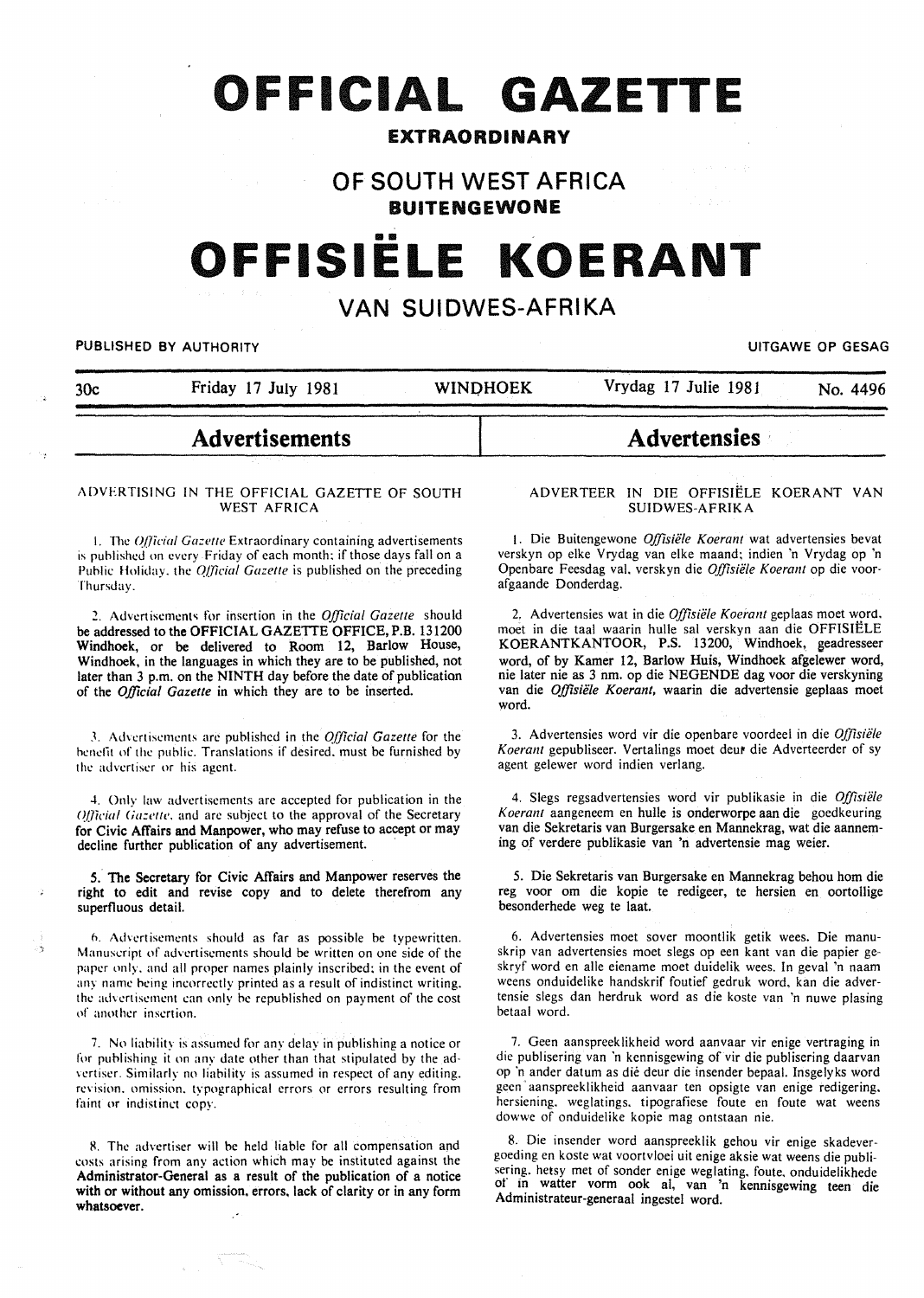9. The subscription for the *Official Gazette* is Rl2,50 per annum, post free in this Territory and the Republic of South Africa, obtainable from Messrs. The Suidwes-Drukkery Limited, P.O. Box 2196, Windhoek. Postage must be prepaid by overseas subscribers. Single copies of the *Official Gazette* may be obtained from The Suidwes-Drukkery, Limited, P. 0. Box 2196, Windhoek, at the price of 30 c per copy. Copies are kept in stock for only two years.

I 0. The charge for the insertion or notices is as follows and is payable in the form of cheques, bills, postal or money orders:

#### LIST OF FIXED TARIFF RATES

| Standardised notices                                                                                                                             | Rate per<br>insertion |
|--------------------------------------------------------------------------------------------------------------------------------------------------|-----------------------|
|                                                                                                                                                  | R                     |
| Administration of Estates Acts notices: Forms J. 297                                                                                             |                       |
|                                                                                                                                                  | 2,00                  |
|                                                                                                                                                  | 5,00                  |
|                                                                                                                                                  | 5,00                  |
| Change of name (four insertions)                                                                                                                 | 25,00<br>6.00         |
| Insolvency Act and Company Acts notices: J 28, J 29,                                                                                             |                       |
|                                                                                                                                                  | 4,00                  |
| $N.B.$ - Forms 2 and 6 - additional statements ac-<br>cording to word count table, added to the basic<br>tariff.                                 |                       |
|                                                                                                                                                  |                       |
| Naturalisation notices (including a reprint for the ad-                                                                                          | 2,00                  |
|                                                                                                                                                  | 2,00                  |
| Slum Clearance Court notices, per premises                                                                                                       | 4.00                  |
| Third party insurance claims for compensation                                                                                                    | 2.50                  |
| Unclaimed moneys - only in the extraordinary                                                                                                     |                       |
| Official Gazette, closing date 15 January (per en-                                                                                               |                       |
| try of "name, address and amount")                                                                                                               | 0.80                  |
| Non-standardised notices                                                                                                                         |                       |
| Company notices:                                                                                                                                 |                       |
| Short notices: Meetings, resolutions, offer of com-<br>promise, conversion of company, voluntary<br>windings-up; closing of transfer or members' |                       |
| registers and/or declaration of dividends                                                                                                        | 11,00                 |
| Declaration of dividend with profit statements, in-                                                                                              |                       |
|                                                                                                                                                  | 25,00                 |
| Long notices: Transfers, changes with respect to<br>shares or capital, redemptions, resolutions, volun-                                          |                       |
|                                                                                                                                                  | 37,00                 |
| Liquidator's and other appointees' notices<br>Liquor Licence notices (in extraordinary Gazettes,                                                 | 7,00                  |
| viz. June/Tvl, November/Cape, January/O.F.S.,                                                                                                    |                       |
| April/Natal), per bilingual application                                                                                                          | 7,00                  |
| Orders of the Court:                                                                                                                             |                       |
| Provisional and final liquidations or sequestra-                                                                                                 |                       |
| Reductions or changes in capital mergers, offer of                                                                                               | 14,00                 |
|                                                                                                                                                  | 37,00                 |
| Judicial managements, curator bonis and similar                                                                                                  |                       |
|                                                                                                                                                  | 37,00                 |
|                                                                                                                                                  | $-4,00$               |
| Supersessions and discharge of petitions (J 158)                                                                                                 | 4,00                  |
| and the contract of the state of the contract of the contract of the contract of the contract of the contract of                                 |                       |

Sales in execution and other public sales: Sales in execution .......................................... . Public auctions. sales and tenders: Up to 75 words ............................................. . 76 to 250 words ............................................ . 18,00 6,00 15.00

9. Die jaarlikse intekengeld op die *Offisiele K oerant* is R 12.50 posvry in hierdie Gebied en die Republiek van Suid-Afrika, verkrygbaar by die here Die Suidwes-Drukkery Beperk, Posbus 2196, Windhoek. Oorsese intekenaars moet posgeld vooruit betaal. Enkel eksemplare van die *Offisiele Koerant* is verkrygbaar van die here Die Suidwes-Drukkery Beperk, Posbus 2196, Windhoek, teen 30c per eksemplaar: Eksemplare word vir slegs twee jaar in voorraad gehou.

10. Die koste vir die plasing van kennisgewings is soos volg en is betaalbaar by wyse van tjeks, wissels, pos- of geldorders:

#### LYS VAN VASTE TARIEWE

| Gestandaardiseerde kennisgewings                                                                                                                                                                  | Tarief per<br>plasing |
|---------------------------------------------------------------------------------------------------------------------------------------------------------------------------------------------------|-----------------------|
|                                                                                                                                                                                                   | R                     |
|                                                                                                                                                                                                   | 6.00                  |
|                                                                                                                                                                                                   | 5.00                  |
| Boedelwettekennisgewings: Vorms J. 297, J. 295. J.                                                                                                                                                |                       |
|                                                                                                                                                                                                   | 2.00                  |
| Derdeparty-assuransie-eise om skadevergoeding<br>Insolvensiewet- en maatskappywettekennisgewings: J                                                                                               | 2.50<br>4.00          |
|                                                                                                                                                                                                   |                       |
| L.W. - Vorms 2 en 6 - bykomstige verklarings<br>volgens woordetal-tabel, toegevoeg tot die basiese<br>tarief.                                                                                     |                       |
| Naamsverandering (vier plasings)<br>Naturalisasiekennisgewings (insluitende 'n herdruk vir                                                                                                        | 25.00                 |
|                                                                                                                                                                                                   | 2,00                  |
| Onopgeëiste geld - slegs in die buitengewone Offi-<br>siële Koerant, sluitingsdatum 15 Januarie (per in-                                                                                          |                       |
| skrywing van "naam, adres en bedrag")                                                                                                                                                             | 0.80                  |
|                                                                                                                                                                                                   | 5.00                  |
| Slumopruimingshofkennisgewings, per perseel                                                                                                                                                       | 4.00                  |
| Verlore lewensversekeringspolisse                                                                                                                                                                 | 2.00                  |
|                                                                                                                                                                                                   |                       |
| Nie-gestandaardiseerde kennisgewings<br>Dranklisensie-kennisgewings (in buitengewone Offi-<br>siële koerante, t.w. Junie/Tvl. November/Kaap.<br>Januarie/O.V.S., April/Natal) per tweetalige aan- |                       |
|                                                                                                                                                                                                   | 7.00                  |
|                                                                                                                                                                                                   |                       |
| Geregtelike en ander openbare verkope:                                                                                                                                                            |                       |
|                                                                                                                                                                                                   | 18.00                 |
| Openbare veilings, verkope en tenders:                                                                                                                                                            |                       |
|                                                                                                                                                                                                   | 6.00                  |
|                                                                                                                                                                                                   | 15.00                 |
|                                                                                                                                                                                                   | 23.00                 |
| Handelsmerke in Suidwes-Afrika                                                                                                                                                                    | 11.00                 |
| Likwidateurs en ander aangesteldes se kennisgewings                                                                                                                                               | 7.00                  |
| Maatskappykennisgewings:<br>Kort kennisgewings: Vergaderings. besluite. aan-<br>bod van skikking, omskepping van maatskappy.                                                                      |                       |
| vrywillige likwidasies, ens.: sluiting van oordrag-                                                                                                                                               |                       |
| of lederegisters en/of verklarings van dividende<br>Verklaring van dividende met profytstate, notas in-                                                                                           | 11.00                 |
|                                                                                                                                                                                                   | 25,00                 |
| Lang kennisgewings: Oordragte, veranderings met                                                                                                                                                   |                       |
| betrekking tot aandele of kapitaal, aflossings, be-                                                                                                                                               |                       |
| sluite, vrywillige likwidasies                                                                                                                                                                    | 37.00                 |
| Orders van die Hof:                                                                                                                                                                               |                       |
| Voorlopige en finale likwidasies of sekwestrasies                                                                                                                                                 | 14.00                 |
| Verlatings of veranderings in kapitaal, samesmel-                                                                                                                                                 |                       |
| tings, aanbod van skikking                                                                                                                                                                        | 37.00                 |
| Geregtelike besture. kurator bonis en soortgelyke                                                                                                                                                 |                       |

 $\sim$  [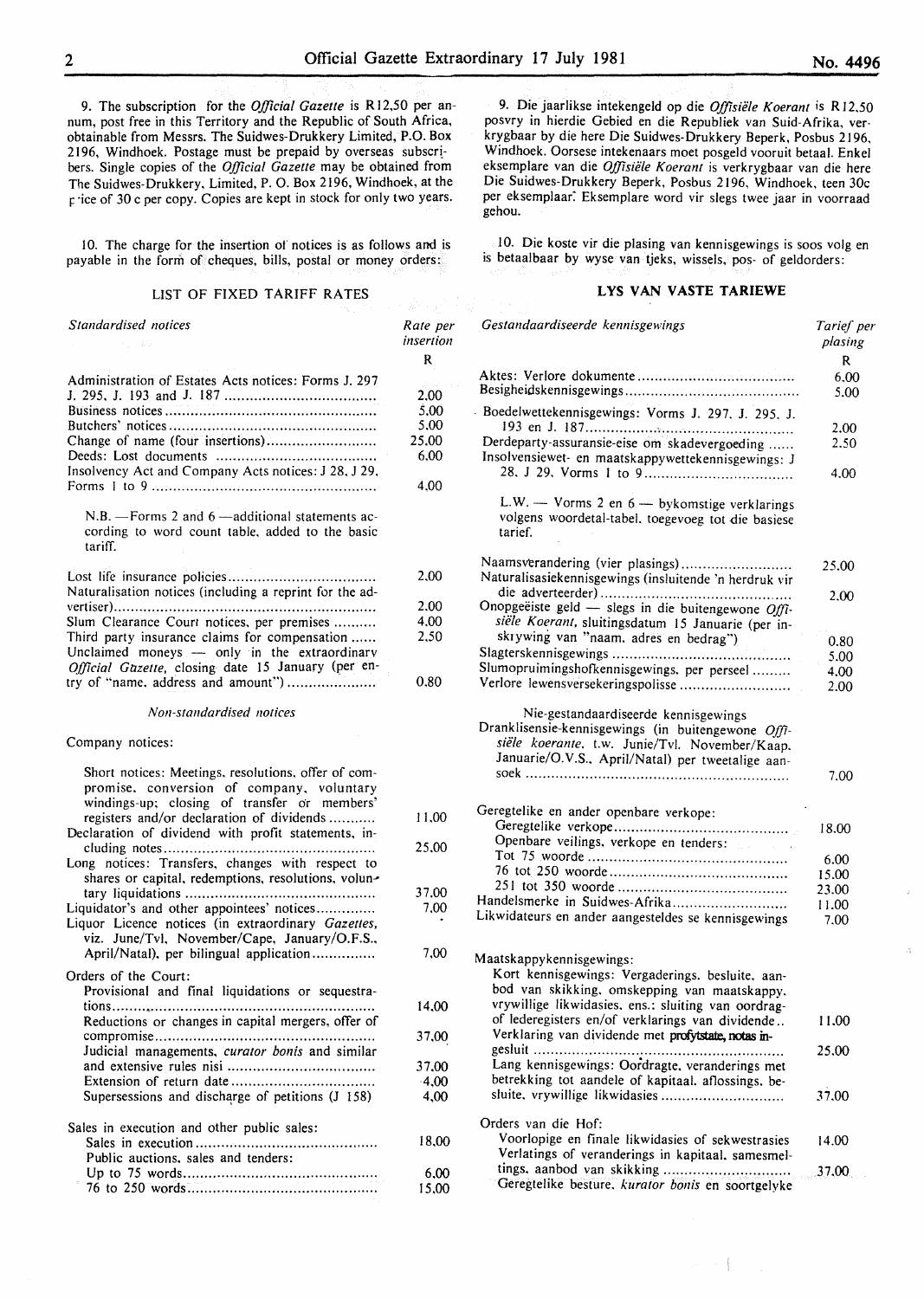|                                  | 23.00 |
|----------------------------------|-------|
| Trade marks in South West Africa | 11.00 |

#### Yorm/Form J 187

#### **LIQUIDATION AND DISTRIBUTION ACCOUNTS IN DECEASED ESTATES LYING FOR INSPECTION**

In terms of section 35(5) of Act 66 of 1965, notice is hereby given that copies of the liquidation and distribution accounts (first and final. *unless otherwise stated)* in the estates specified below will be oren for the inspection of all persons interested therein for a period of 21 days (or shorter or longer *if specially stated)* from the date specified or from the date of publication hereof, whichever may be the later. and at the offices of the Masters and Magistrates as stated.

Should no objection thereto be lodged with the Masters concern- .:d during the specified period, the executors will proceed to make payments in accordance with the accounts.

184/81 - HAHNER Gertrud Martha 180318 0005 00 7 Windhoek Alfred Ewald Hahner 070826 5007 00 3 Windhoek Barclays-Nasionale Bank Beperk Windhoek

49/81- SNYMAN Marius Jacobus 220415 5016 00 *5* Hamerman Woonstelle No. 4 Windhoek Windhoek Barclays-Nasionale Bank Beperk Windhoek

204/81 - BRIERS Carel Arnold 530822 5038 00 1 Ondangwa Ondangwa Windhoek Barclays-Nasionale Bank Beperk Windhoek

79/81 - PAYNE Gerda Anna Hedwig 101222 0012 00 3 Plaas "Otjikururume" No. 502, Distrik Grootfontein Grootfontein Windhoek Barclays-Nasionale Bank Beperk Windhoek

# ----- Yorm/Form **J** <sup>193</sup> **NOTICE TO CREDITORS IN DECEASED ESTATES**

All persons having claims against the estates mentioned below are hereby called upon to lodge their claims with the executors concerned. within 30 days (or otherwise as indicated) calculated from the date of publication hereof. The information is given in the following order: Estate number. surname and christian names, date of birth. identity number. last address, date of death; surviving spouse's names. surname date of birth and identity number; name and address of executor or authorised agent, period allowed for lodgement of claims if *other than* 30 *days.* 

227/81 - BOTHA Alletta Margarietha 09 02 1908 080209 0015 00 8 Okahandja 28 05 1981 Johan Cornelius Botha 28 04 1911 Barclays-Nasionale Bank Beperk Windhoek

225/81- VAN ZYL Martha Maria 08 03 1902 020308 0014 00 4 Plaas Helder Nr. 40 Karasburg Distrik 20 05 1981 Barclays· Nasionale Bank Beperk Windhoek

202/81 - LIESENBERG Martha Jacoba Margaritha 27 07 1900 000727 0007 00 3 Administrasie Huis no 2510 Warmbad 09 04 1981 Jurgens Johannes Jacobus Liebenberg 19 11 1910 101119 5028 10 I Barclays-Nasionale Bank Beperk Windhoek

problems and company in the property continuously in

|                                                    | 37.00 |
|----------------------------------------------------|-------|
|                                                    | 4.00  |
| Tersydestellings en afwysings van petisies (J 158) | 4.00  |

#### **LIKWIDASIE- EN DISTRIBUSIEREKENING IN BESTORWE BOEDELS WAT TER INSAE LE**

Ingevolge artikel 35(5) van Wet 66 van 1965, word hierby kennis gegee dat duplikate van die likwidasie- en distribusierekenings (eerste en finale, *tensy anders venneld)* in die boedels hieronder vermeld, in die kantore van die Meesters en Landdroste soos vermeld en gedurende 'n tydperk van 21 dae ( of korter of Ianger *indien spesiaa/ vermeld)* vanaf gemelde datums of vanaf datum van publikasie hiervan, as dit later is, ter insae lê van alle persone wat daarby belang het.

Indien binne genoemde tydperk geen besware daarteen by die betrokke Meesters ingedien word nie, gaan die eksekuteurs oor tot die uitbetalings ingevolge gemelde rekenings.

82/81 - LOHSE Karl Egon 0802085019007 Windhoek Windhoek Barclays-National Bank Limited Windhoek

132/80 - HEIMSTADT Otto Erich 2103265027003 Plaas Transvaal, Outjo distrik Martha Josephine Alma Heimstädt 2504280010009 Outjo Windhoek Barclays National Bank Limited Windhoek<br> $494/80 -$ 

- ENGELS Johan Daniel Edzard Grimbeeck (ook bekend as Johan Daniel) 180530 5010 00 2 Plaas "Gurub" distrik Windhoek Tina Johanna Engels (gebore Botha) 321009 0018 00 *5*  Windhoek Barclays-Nasionale Bank Beperk Windhoek

233/80 - HEIMSTÄDT Martha Josephine Alma 2504280010009 Distrik Outjo.Outjo Windhoek Barclays Nasionale Bank Beperk Windhoek Limited

#### **KENNISGEWING AAN KREDITEURE IN BESTORWE BOEDELS**

Aile persone wat vorderinge het teen die boedels hieronder vermeld, word hierby versoek om hul vorderinge by die betrokke eksekuteurs en binne 'n tydperk van 30 dae (of andersins soos aangedui) gereken vanaf die datum van publikasie hiervan in te !ewer. Die inligting word verstrek in die volgorde: Boedelnommer, familienaam en voorname, geboortedatum, persoonsnommer; laaste adres, datum oorlede; nagelate eggenoot(note) se name, familienaam, geboortedatum en persoonsnommer; naam en adres van eksekuteurs of gemagtigde agent, tydperk toegelaat vir lewering van vorderings *indien anders as* 30 *dae.* 

237/81 - NIEUWOUDT (geb. Fourie) Aletta Catharina 12 12 1901 011212 0002 00 4 Otjiwarongo 27 05 1981 Barclays-Nasionale Bank Beperk Windhoek

250/81 - STRÖDIKE Eduard Leopold Otto 02 06 1925 250602 5005 00 4 Werksaam by Plate Glass 15 06 1981 lngeborg Helga lise Strodike F. M. Oehl Windhoek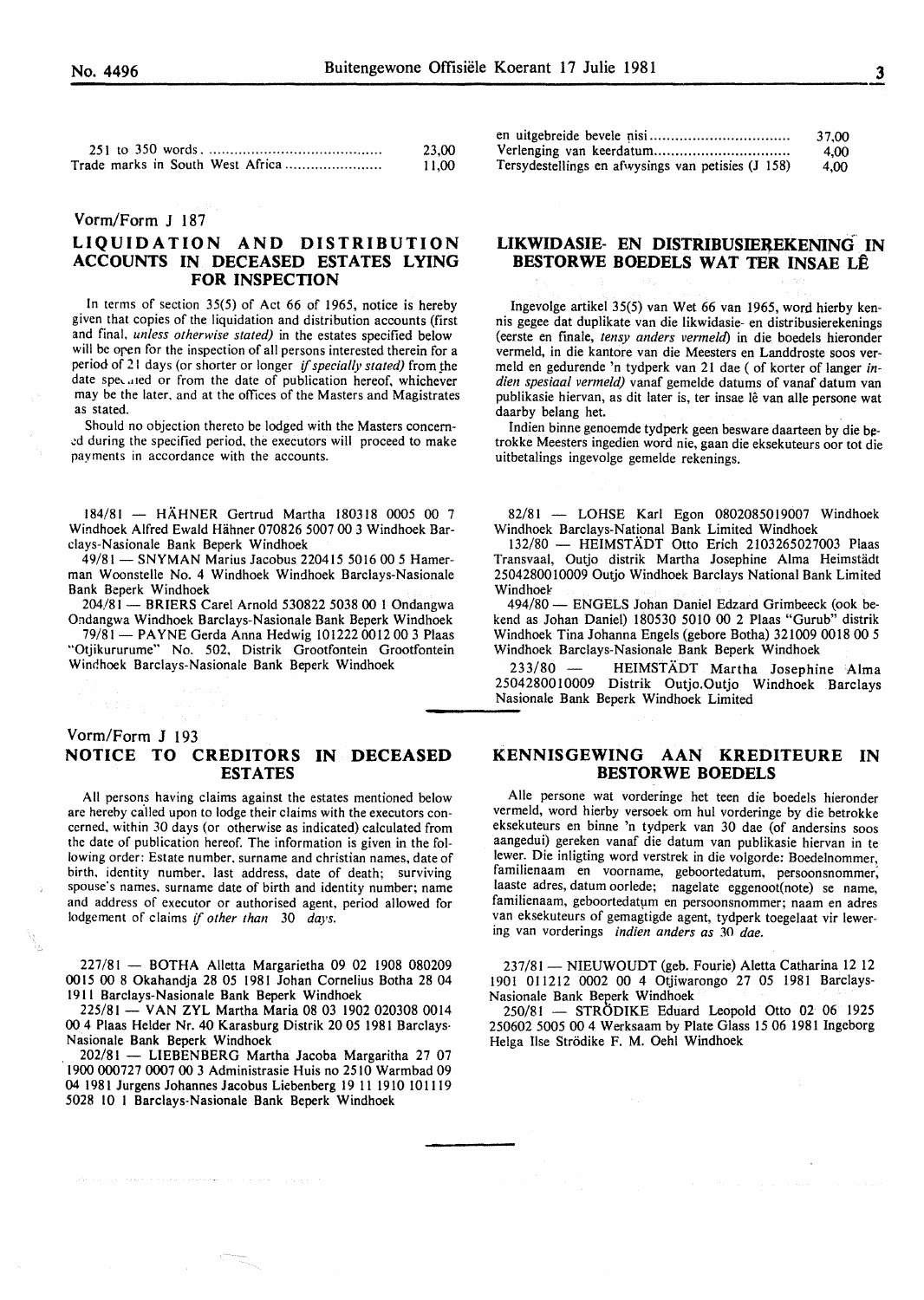#### Vorm/Form 297

#### NOTICE FOR ELECTION OF EXECUTORS AND/OR TUTORS.

#### ELECTION OF EXECUTORS AND TUTORS

The Estates of the Persons mentioned in the subjoined Schedule bl ing unrepresented, interested, interested parties are hereby given notice by Masters of the Supereme Courts of South Africa, that meetings will be held in the several Estates at the dates, times and places specified, for the purpose of selectings some Person of Persons, for approval by the respective Masters, as fit and proper to be appointed by them as Executors or Tutors, as the case may be.

Meetings in a town in which there is a Master's Office, will be held before the Master; elsewhere they will be held before the Magistrate.

N.B.  $-$  Items indicated by a  $*$  on the left hand side, denote the election of a Tutor; otherwise an Executor is to be elected.

247/81 - HENDRICKS Charles William Bestuurder van Drycleaners 4 Junie 1981 24 Julie 1981 Windhoek Meester van die Hooggeregshof

#### Vorm/Form 519

#### LIQUIDATION AND DISTRJBUTION ACCOUNT IN DE-CEASED ESTATE LYING FOR INSPECTION

In terms of section 35 (5) of Act 66 of 1965 notice is hereby given that the liquidation and distribution account in the Estate specified in the Schedule will be open for the inspection of all persons interested therein for a period of 21 days fromt he date of publication hereof (or otherwise as indicated) at the offices of the Master of the Supreme Court and Magistrate, as stated.

Should no objection thereto be lodged with the Master during the specified period, the Executor will proceed to make payment in ac- cordance therewith.

> 419/80 - DU PREEZ Josias Johannes Swanepoel 401029 5001 00 7 Windhoek Verbeterde Eerste en Finale Likwidasie en Distribusierekening 17 07 81 Windhoek Standard Bank SWA Ltd Windhoek

#### Vorm/Form J 29

#### HRST MEETINGS OF CREDITORS, CONTRIBU-TORIES, MEMBERS OR DEBENTURE-HOLDERS OF SEQUESTRATED ESTATES, COMPANIES BEING WOUND UP OR PLACED UNDER PROVI-SIONAL JUDICIAL MANAGEMENT

The estates and companies mentioned below having been placed under sequestration, being wound up or having been placed under provisional judicial management by order of the Supreme Court of South Africa, Masters of the Supreme Court hereby give notice, pursuant to sections 17 (4) and 40 (I) of the Insolvency Act, 1936, sections 119 (3), 125 (1) and *196bis* (4) of the Companies Act, 1926, and sections 356 (1), 364 (1) and 429 of the Companies Act, 1973, that a first meeting of creditors, contributories, members or

#### KENNIS VIR VERKIESING VAN EKSEKUTEURS EN/OF VOOGDE

#### VERKIESING VAN EKSEKUTEURS EN VOOGDE

Aangesien die Boedels van die Persone vermeld in onderstaande Bylae nie verteenwoordig is nie, word hierby deur Meesters van die Hooggeregshowe van Suid-Afrika aan bleanghebbendes kennis gegee, dat byeenkomste ten opsigte van die verskillende Boedels op die datums, tye en plekke vermeld, gehou sal word met die doel om 'n Persoon of Persone te kies vir goedkeuring deur die onderskeie Meesters as geskik en bekwaam om deur hulle aangestel te word as Eksekuteurs of Voogde, na gelang van omstandighede. .

In 'n stad waarin 'n Kantoor van 'n Meester is, word die byeenkoms voor die Meester gehou en in ander plekke voor die Landdros.

L.W. - Items aan die linkerkant met 'n \* gemerk, dui aan die verkiesing van 'n Voog; andersins word 'n Eksekuteur gekies.

251/81 - VAN DER MERWE Gertruida Maria Magrietha Isabella Huisvrou 15 Mei 1981 24 Julie 1981 Windhoek Meester van die Hooggeregshof Windhoek

#### LIKWIDASIE EN DISTRJBUSIEREKENING IN BESTORWE BOEDEL WAT TER INSAE LÊ

Ingevolge artikel 35 (5) van Wet 66 van 1965 word hierby kennis gegee dat die likwidasie- en distribusierekening in die Boedel in die Bylae vermeld in die kantore van die Meester van die Hooggeregshof en Landdros soos vermeld vir 'n tydperk van 21 dae vanaf die datum van publikasie hiervan (of andersins soos aangedui) ter insae sal lê vir alle persone wat daarby belang het.

Indien geen besware daarteen by die Meester binne die gemelde tydperk ingedien word nie, sal die eksekuteur tot uitbetaling daarvolgens oorgaan.

EERSTE BYEENKOMSTE VAN SKULDEISERS, KONTRIBUANTE, LEDE OF SKULDBRIEF-HOUERS VAN GESEKWESTREERDE BOEDELS, MAA TSKAPPYE IN LIKWIDASIE OF ONDER VOORLOPIGE GEREGTELIKE BESTUUR

Nademaal die boedels of maatskappye hieronder vermeld op las van die. Hooggeregshof van Suid-Afrika gesekwestreer, gelikwideer of onder voorlopige geregtelike bestuur geplaas is, word hierby deur die Meesters van die Hooggeregshof ingevolge artikels 17(4) en 40 (I) van die Insolvensiewet, 1936, artikels 119(3), 125 (I) en *196bis* (4) van die Maatskappywet, 1926, en artikels 356 (I), 364 (I) en 429 van die Maatskappywet, 1973, kennis gegee dat 'n eerste byeenkoms van skuldeisers, kontribuante, lede of skuldbriefhouers